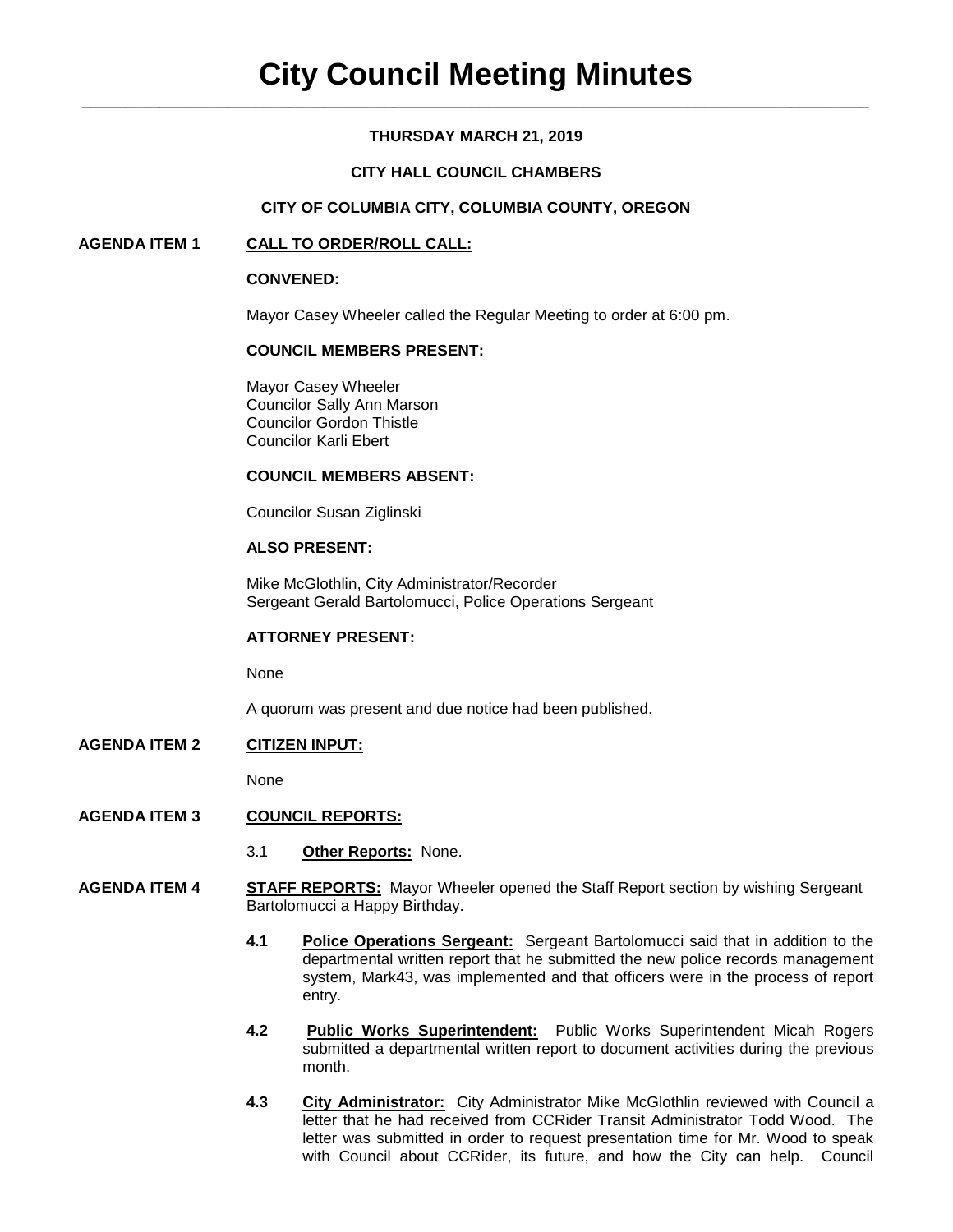directed the City Administrator to facilitate the request and schedule accordingly. The City Administrator also reviewed an email requesting support of HB 2449, a bill authorizing the increase of the 9-1-1 tax to \$1.50 per month, as submitted by Columbia 9-1-1 Communications District Executive Director Mike Fletcher. Council directed the City Administrator to draft a letter of support for Council approval and Mayor signature. City Administrator Mike McGlothlin also briefed Council that Regular City Council Meetings would need to occur on both the first and third Thursday in April due to items coming out of the Planning Commission, as well as the need for the Goal Setting Workshop for the 2019-20 Budget to be conducted.

## **AGENDA ITEM 5 CONSENT AGENDA:**

- **5.1 Financial Report for the month ending February 28, 2019.**
- **5.2 Bills paid with check numbers 31658 through 31713 during the month of February, 2019.**
- **5.3 Minutes of the Regular City Council Meeting on March 7, 2019.**

CARRIED UNANIMOUSLY BY ROLL CALL VOTE TO APPROVE THE CONSENT AGENDA.

## **AGENDA ITEM 6 UNFINISHED BUSINESS:**

**6.1 Discussion regarding Council authorization for the City Administrator to review and approve/disapprove requests for partial/full refunds of Community Hall reservations, pursuant to Council Resolution No. 11-1002-R.** 

CITY COUNCIL POSTPONED DECISION UNTIL REVIEW RECEIVED FROM CITY ATTORNEY.

**6.2 Discussion regarding Council authorization for the City Administrator to initiate and conduct nuisance abatements for Noxious Weeds as a fire safety hazard, pursuant to City Ordinance No. 517, Section 12.** 

CITY COUNCIL POSTPONED DECISION UNTIL REVIEW RECEIVED FROM CITY ATTORNEY.

## **AGENDA ITEM 7 NEW BUSINESS:**

## **7.1 Presentation by and discussion with representatives from the Port of Columbia County regarding potential annexation of Trestle Beach property.**

Port of Columbia County Director Doug Hayes informed Council of the Port's wishes to have their Trestle Beach site property annexed into the City of Columbia City, with the eventual goal of giving the aforementioned property to the City for development into a recreational area along the Columbia River. Director Hayes said that this annexation and proposed recreational area concept is better suited to Columbia City efforts, rather than the Port's focus of being a driver of economic development in the area. Director Hayes acknowledged the issues surrounding access to the site and pledged Port of Columbia County support in overcoming the access point issues. Director Hayes also informed Council of the Port's planned continued use of the access point at the temporary parking area, and that this access point would remain for the use of emergency vehicles responding to the area.

**7.2 Presentation by Sarah Bushore, Partnership Specialist with the Los Angeles Regional Census Center of the U.S. Census Bureau, in order to coordinate and communicate timelines, expectations and information about the upcoming 2020 Census.**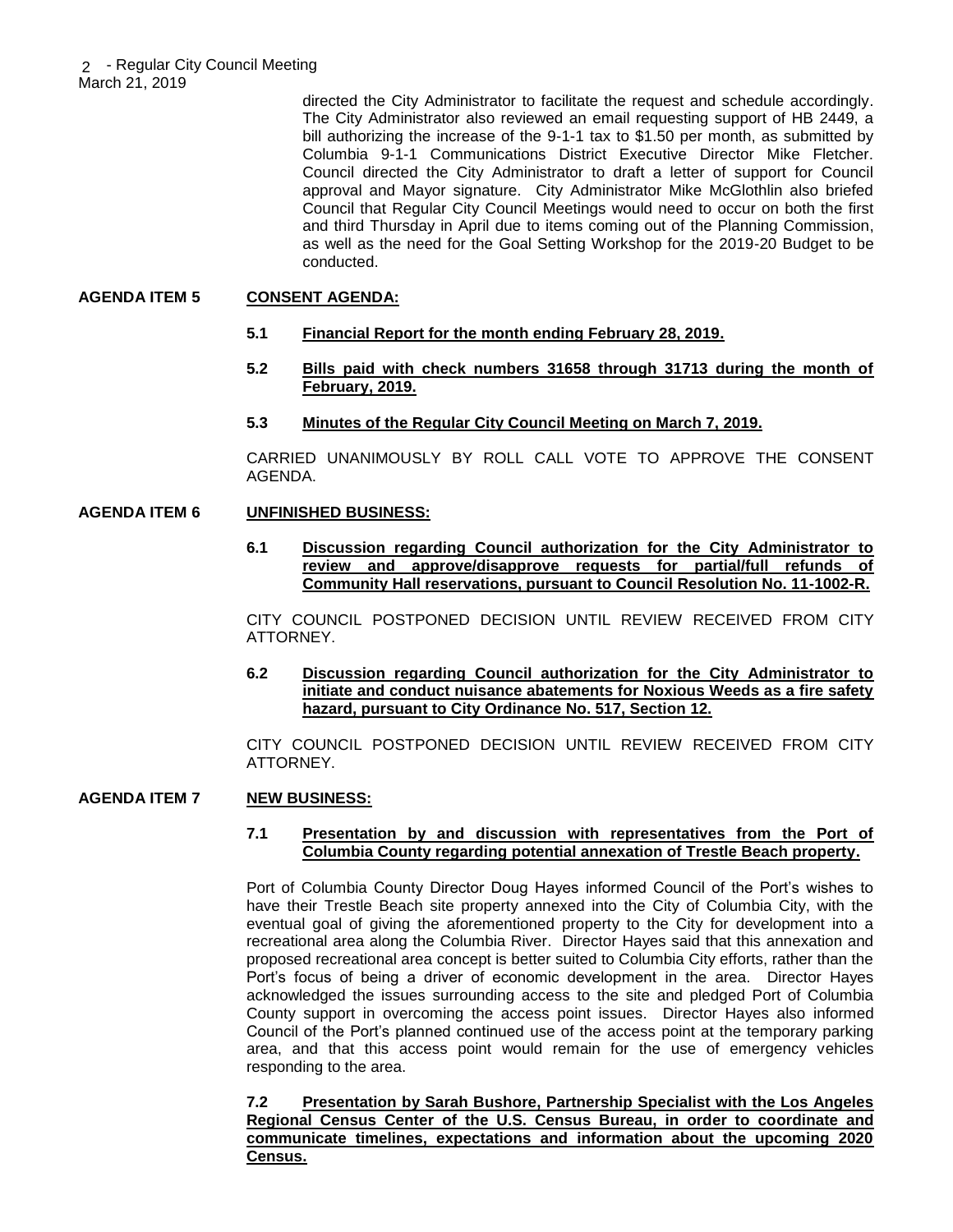U.S. Census Bureau Partnership Specialist Sarah Bushore spoke to Council regarding the upcoming 2020 U.S. Census. Ms. Bushore reminded Council that the results of the U.S. Census directly impacts governmental representation and federal funding, making an accurate count of all persons within the United States of critical importance as it is conducted only once every ten years. Ms. Bushore informed the Council of a new procedure for the upcoming Census which will enable residents to self-report via the internet or by calling a toll-free telephone number, and that reporting options will cover 13 different languages. Ms. Bushore said that prior to locally hired enumerators going out into the field residents will receive three invites to participate in the Census. After that process residents will be sent a "short form" to file, followed by one more invite to respond to the Census. If still no response is received then enumerators will attempt personal contact. Ms. Bushore emphasized that the U.S. Census Bureau's mission and focus is to solely gather an accurate count of residents within the United States. Ms. Bushore informed Council that she would continue to be a resource should any further questions arise and that she would continue to partner with the City as needed. Ms. Bushore also provided educational material about the U.S. Census which is included in the record.

## **7.3 Review and approval of the Five-Year Capital Improvement Program (CIP) for the 2019-20 Budget Year.**

MOVED (THISTLE), SECONDED (MARSON) AND CARRIED UNANIMOUSLY TO APPROVE THE FIVE-YEAR CAPITAL IMPROVEMENT PROGRAM (CIP) FOR THE 2019-20 BUDGET YEAR.

#### **7.4 Review of provided Power Point presentation from ArchiveSocial in regards to ensuring that City's social media records are archived in accordance with State of Oregon Public Records Law.**

After review and discussion of the attached Power Point presentation, Council directed the City Administrator to conduct further research of similar service providers in order to ensure transparency and due diligence for the type and scope of services provided.

#### **7.5 Review and discussion of memorandum from the Court Clerk regarding Court Docket Write-off/Amnesty Program offer.**

After review and discussion of the memorandum as provided by the Court Clerk, Council approved for staff to proceed with further research and development of a Court Docket Write-Off/Amnesty Program.

#### 7.6 **Review and Approval of Volunteer Service Application as submitted by Gina Wilson for membership on the Budget Committee.**

After review, discussion, and consensus of Council Mayor Wheeler appointed Gina Wilson to the Budget Committee. One position remains open on the Budget Committee, with a recent Volunteer Service Application having been submitted by an interested citizen. Review and interview of applicant will take place under the coordination of Mayor Wheeler.

# **AGENDA ITEM 8 OTHER BUSINESS:**

None

#### **AGENDA ITEM 9 ADJOURNMENT:**

There being no further business to come before the Council, the meeting adjourned at 6:55 pm.